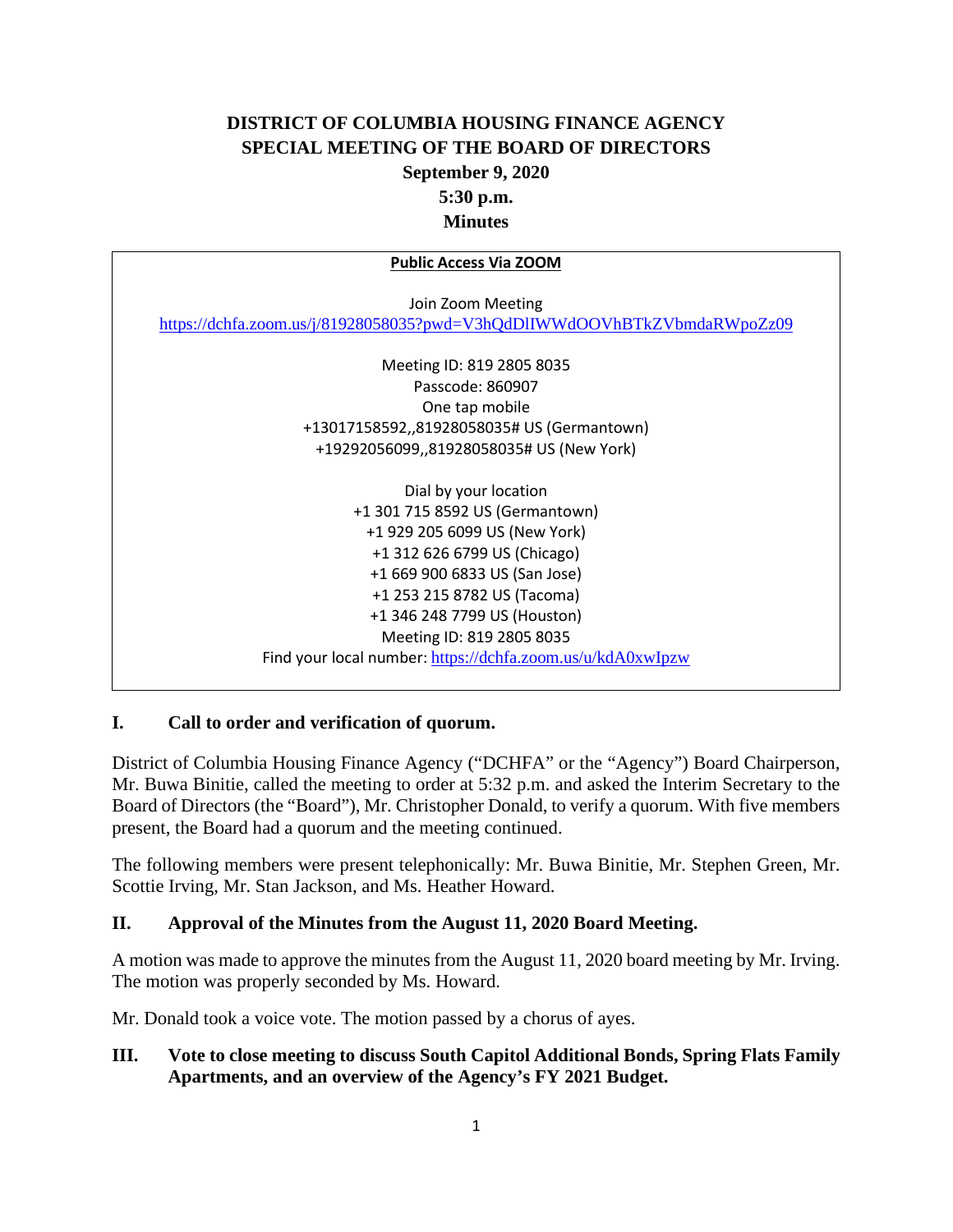- A. Pursuant to the District of Columbia Administrative Procedure Act, the Chairperson of the Board of Directors called a vote to close the meeting in order to discuss, establish, or instruct the public body's staff or negotiating agents concerning the position to be taken in negotiating **South Capitol Additional Bonds and Spring Flats Family Apartments.** An open meeting would adversely affect matters related to the Agency. (D.C. Code §2-  $575(b)(2)$ ).
- B. Pursuant to the District of Columbia Administrative Procedure Act, I will now call a vote to close the meeting in order to **present an overview of the Agency's Fiscal Year 2021 Budget** which includes matters regarding the employment and compensation of government appointees, employees, or officials because an open meeting would adversely affect the employment and compensation related issues affecting the Agency. (D.C. Code §2-575(b)(10)). An open meeting would adversely affect matters related to the Agency. (D.C. Code §2-575(b)(2)).

Mr. Binitie called for a motion to close the meeting. Mr. Jackson made a motion to close the meeting. The motion was properly seconded by Ms. Howard. The motion passed by a chorus of ayes.

The meeting was closed at 5:37 p.m. and re-opened at 6:47 p.m.

#### **IV. Consideration of DCHFA Final Bond Resolution No. 2020-20 for Spring Flats Family Apartments.**

Ms. Kristin Chalmers, Senior Multifamily Underwriter, presented the transaction to the Board. The Multifamily Lending and Neighborhood Investments ("MLNI") recommends an approval of a final bond resolution from the District of Columbia Housing Finance Agency's Board of Directors for the issuance of taxable and/or tax-exempt bonds in an amount not to exceed \$25.5 million to finance the Spring Flats Family Project. (the "Project").

In August 2017, the Office of the Deputy Mayor for Panning and Economic Development ("DMPED") selected Victory Housing, Inc. ("VHI"), Brinshore Development, LLC ("Brinshore") and Banc of America CDC ("BOACDC") to redevelop the site at 1125 Spring Road NW, including the former Hebrew Homes and Paul Robeson school site. The site is located in the Petworth neighborhood in Ward 4, a block south of the Georgia Ave-Petworth Metro Station. The three phases of the re-development will be Spring Flats Family, Spring Flats Seniors, and Spring Flats Townhomes. The Spring Flats Family development will consist of the new construction of 87 affordable and workforce units, Spring Flats Senior will consist of the adaptive re-use of the historic Hebrew Home to create 88 affordable age-restricted units. Spring Flats Townhomes will consist of the new construction of ten (10) mixed-income homeownership units.

The unit mix of the Spring Flats Family Development will be 47 one-bedroom units, 18 twobedroom units and 22 three-bedroom units, totaling 87 units. The units will be restricted at 30%, 50% and 120% of Area Median Income ("AMI") or less. There will be 29 units restricted at the 120% AMI level which are referred to as workforce housing units. The workforce housing units will be dispersed throughout the property and an A&T Lot structure has been established to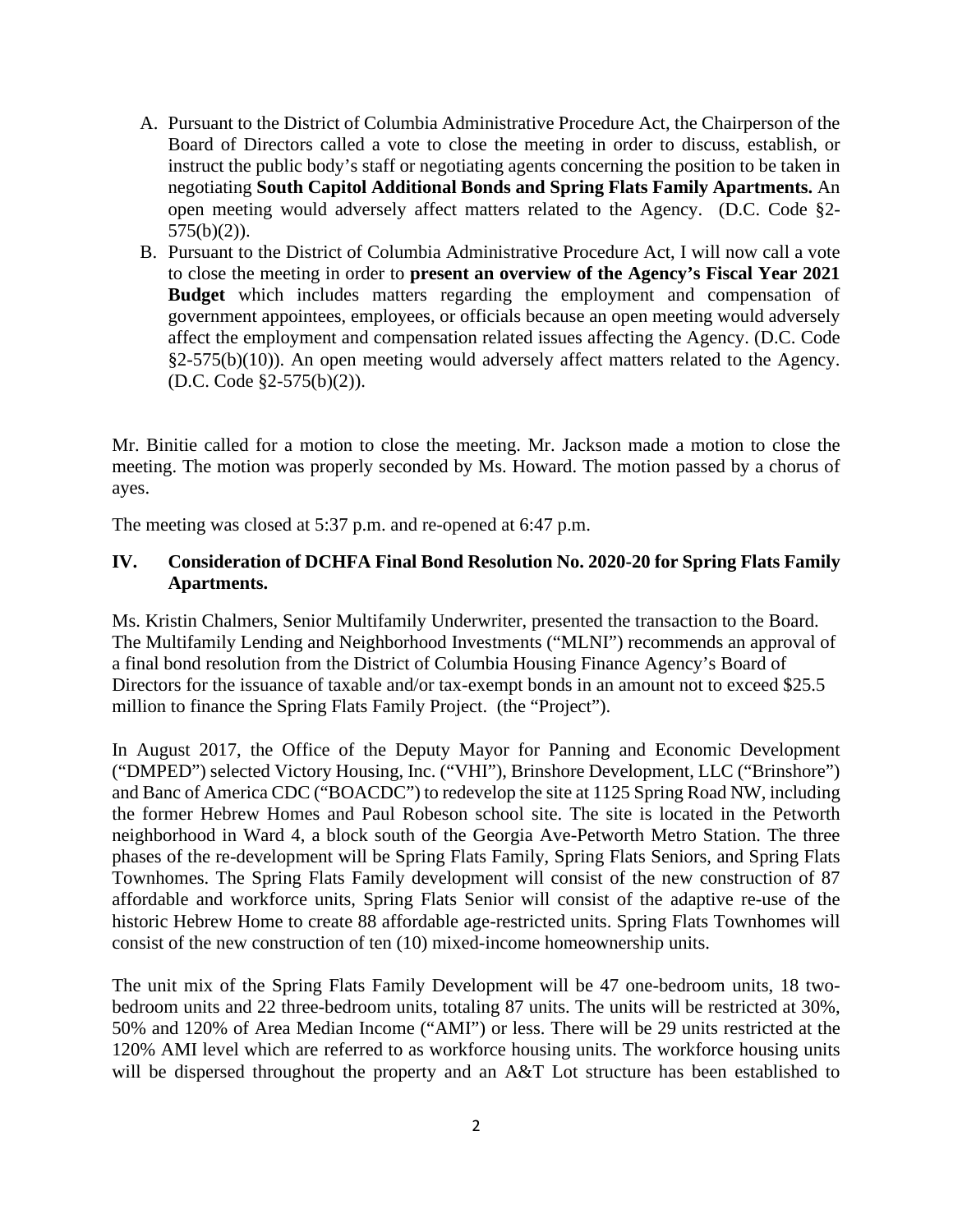separate the low-income housing tax credit ("LIHTC") units and the workforce units into separate real estate parcels.

The LIHTC component of the project will have a master lease holder and a workforce condominium that will enter into a sub-lease agreement from the master condominium. Site control is evidence by a Land Disposition and Development Agreement ("LDDA") with DMPED that was fully executed in August of 2019. A 99-year ground lease for the Project was recorded in April 2020 when the Spring Flats Seniors transaction closed.

Property amenities will include a community room with a smartboard, fitness room, onsite property management office, 57-car parking garage, and private outdoor space. The building will be certified LEED Gold. Unit amenities will include kitchens with wood cabinets, dishwashers, disposals, individual washer/dryers, Energy Star appliances and lighting, and wiring for communications and security.

Rents for the Project are underwritten to the max 50% LIHTC rents. The Project's 120% AMI rents represent an average 3% to 12% market advantage to the comparable rental properties. The maximum rent for a one bedroom at 120% AMI is \$2,720 and \$2,260 at 100% AMI. The one bedroom units are therefore below 100% AMI rents for the District of Columbia.

The capital stack for the development will consist of permanent financing of \$19.1 million as a Freddie Tax-Exempt Loan (a "Freddie TEL"), a \$10.7 million DHCD Housing Production Trust Fund ("HPTF") loan, approximately \$8 million in LIHTC Equity, a \$2.6 million sponsor loan, and \$1.9 million Deferred Developer Fee. The total development cost is \$41.9 million (\$481,655/unit), inclusive of hard and soft costs, developer and financing fees, reserves, and escrows.

Spring Flats Family, LLC will be the owner and borrowing entity ("Borrower") in the transaction. The 0.01% managing member and general partner is Spring Flats MD LLC and consists of Victory Housing, Inc. as the 51% managing member, Brinshore Development, LLC as a 44% member and Banc of America CDC as a 5% member. At closing, Spring Flats Family, LLC will admit a 99.99% tax credit investor member, Bank of America, into the partnership to facilitate the LIHTC equity investment.

The sponsor has selected Bank of America as the low-income housing tax credit investor for the subject transaction. Bank of America or an affiliate will acquire a 99.99% ownership in the project and provide equity contributions based on \$1.01 per \$1.00 per credit.

The remaining members of the development team consist of Hamel Builders as the General Contractor, Wiencek + Associates as the Architect, Habitat America as Property Manager and Catholic Charities as the PSH service provider.

Ms. Chalmers introduced members of the development team who were present telephonically: Leila Finucane with Victory Housing, Jolene Saul with Brinshore, and Maurice Perry with Bank of America CDC.

Ms. Chalmers opened the floor up for questions.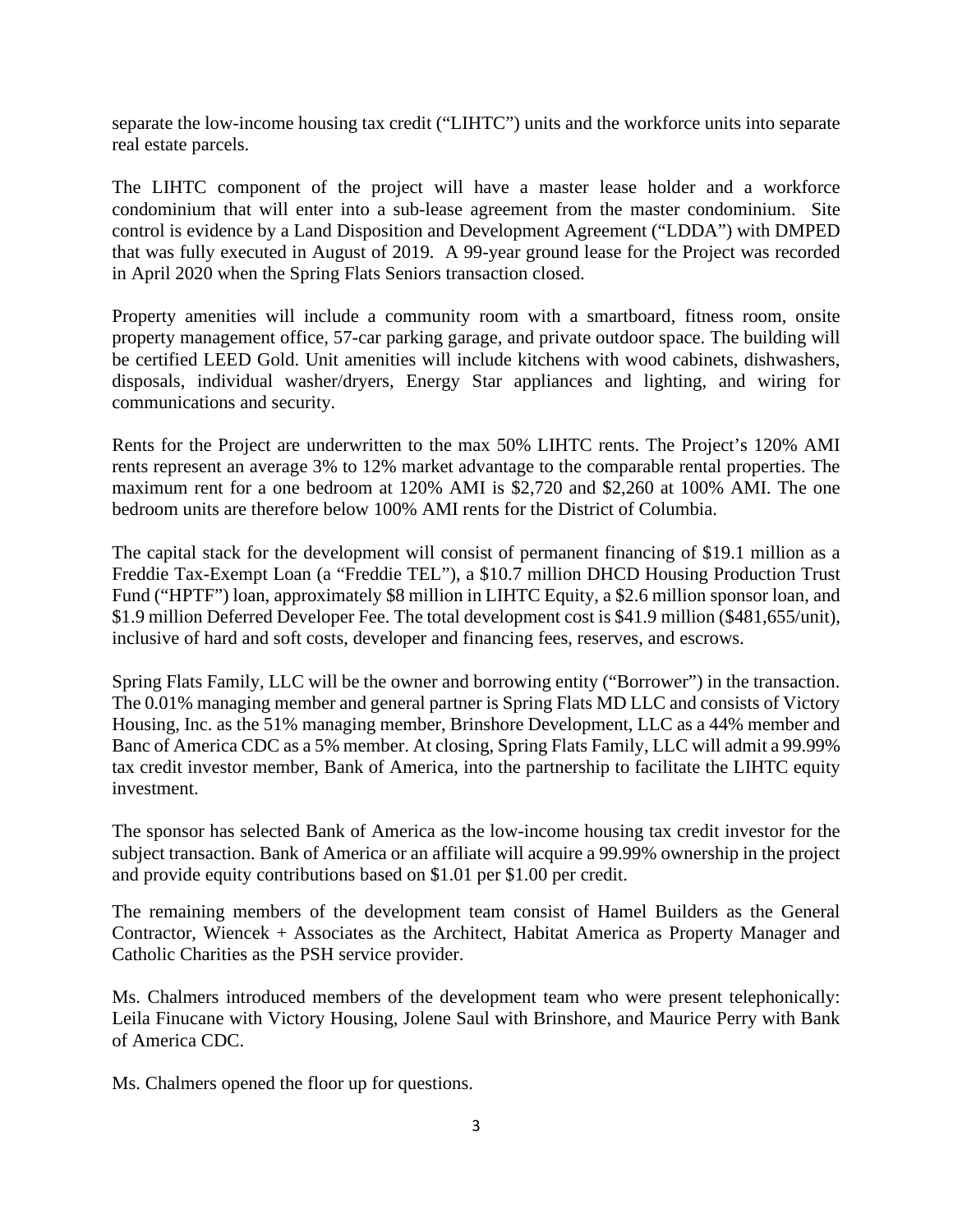There were no additional questions.

Mr. Binitie called for a vote to approve DCHFA Final Bond Resolution No. 2020-20 for Spring Flats Family. Mr. Jackson made a motion on the resolution and Mr. Irving properly seconded the motion. Mr. Donald took a poll vote because the Agency is committing volume cap. The resolution was unanimously approved.

# **V. Discussion and Update regarding South Capitol Additional Bonds.**

Mr. Christopher Miller, Interim Vice President, Multifamily Lending & Neighborhood Investments, presented an update on the transaction to the Board. The Multifamily Lending and Neighborhood Investments ("MLNI") underwriting staff presents a credit review of the Supplemental Bond Inducement in an amount not to exceed \$7,200,000 to finance increased costs of the South Capitol Multifamily project. The Agency issued Multifamily Housing Mortgage Revenue Bond Series 2017 A and B bonds in the total amount of \$30,000,000 for the initial closing of the project in February 2017.

The South Capitol Multifamily development is a 195 unit building in the Bellevue neighborhood with units reserved for households earning between 30% and 60% of Area Median Income ("AMI"). The project also includes retail space for a Good Foods Market, which will be the second grocery store in Ward 8, and office space for the Advisory Neighborhood Commission 8D. The project team consists of The Michaels Development Company ("Michaels") as developer, JP Morgan Chase N.A. as the debt provider, and Bank of America N.A via Prestige Affordable Housing Fund XXIV as the tax credit equity provider. CityInterests was a co-developer on the project when the initial bonds were issued but has subsequently left the development team and Better Tomorrows, a nonprofit founded by Michaels, has joined the development team.

Construction for the project began shortly after closing in February 2017 and the development team selected certain subcontractors with nonperformance concerns. The primary cause of the delay was the hiring of a subcontractor to provide turn-key rough framing and vinyl window installation that could not perform. During construction, the Agency and other inspectors identified numerous deficiencies with the work and DCHFA's construction engineer informed the developer that any change orders related to framing, including time delay and associated costs, would not be approved by the Agency. The decision was made to terminate the original framing subcontractor and to replace them with Crescent Construction, a Certified Business Enterprise ("CBE") contractor.

Similar issues occurred with the subcontractors selected to provide plumbing and fire sprinkler work, and waterproofing. The plumbing and fire sprinkler subcontractor failed to meet performance requirements and was terminated by the General Contractor in December 2018. DCHFA advised Michaels and Prestige that any change orders related to this work would not be approved for payment. The waterproofing subcontractor completed the foundation waterproofing and then abandoned the job. The delays and costs overruns associated with the mismanagement of the project led to a dispute between the original co-developers, Michaels and CityInterests, that further delayed the project and led to additional costs overruns.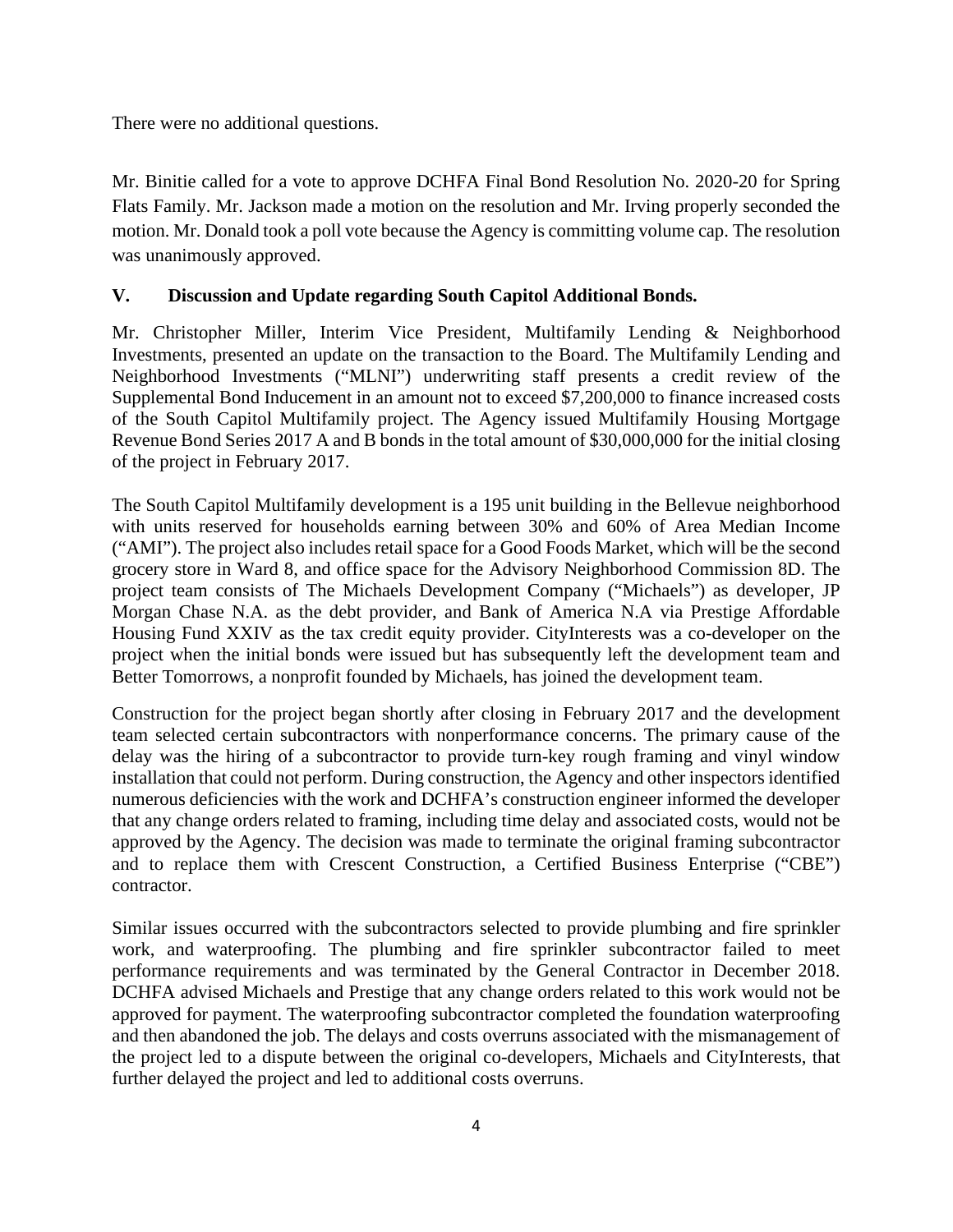The project manager and onsite supervision were replaced by the general contractor in fall 2018. Senior leadership at Prestige Building Company was replaced in February 2019 and overall supervision of the project has increased since the construction problems were identified. The project has achieved 38.5% CBE participation, and complies with the 35% threshold requirement. The project is expected to not meet the First Source requirements and a final penalty or waiver based on best efforts from DOES will not be provided until the building is 100% completed and all the certified payrolls are entered into the system. Additional costs increase include construction period interest, costs associated with construction inspections, and costs associated with the additional requested financing. The developer has funded the increased costs of the project with their own capital; however, the project no longer meets the 50% test and needs additional bonds prior to the redemption of the original Series B bonds on October 1, 2020.

The Developer has indicated that leasing of the project is expected to begin imminently upon receipt of an initial Certificate of Occupancy for 135 of the units on the first three residential floors of the building. The two additional floors of residential units are complete and will submit for a Certificate of Occupancy once the first submission is approved by DCRA.

The Supplemental Bond amount of \$6.0 million will consist of a \$1.8 million long term and a \$4.2 million short term bond issuance. The short-term bonds will then be issued solely to meet the 50% test and will be repaid with the proceeds of the bonds. The supplemental long-term bond will have an 18-year term, 35-year amortization period, and are underwritten to a 4.05% interest rate. The additional long-term bond issuance is supported by a reduction in operating expenses due to the nonprofit real estate tax abatement and increases in LIHTC rents from the original underwriting in 2017.

The tax credit equity provider, Bank of America, will provide additional equity based on the increased costs; however, the project is subject to downward adjusters due to the delays. The equity price has been reduced from \$1.105 to \$0.99 per credit but the increase basis generated an additional \$1.7 million in tax credit equity from the initial issuance.

Michaels has invested over \$9 million of their capital into the project and will keep \$7.4 million of the amount invested in the transaction as either equity capital or a sponsor loan with 0% interest rate.

Mr. Miller introduced Nick Bracco from Michaels Development and opened the floor for questions.

Mr. Bracco provided a general update and reinforced that Michaels Development is committing to making the development work and provide a long-term solution to construction delays. Mr. Binitie inquired about the status of the security of the asset. Mr. Bracco reiterated the lien positions of the loans and his hopes to raise additional capital funds over time. Mr. Binitie stated that the contractor, Prestige, will no longer be an accepted entity for DCHFA projects going forward. Ms. Howard asked whether there are any concerns about long-term deficiencies in the structure of the building. Mr. Bracco replied in the negative and has identified and corrected any deficiencies. Mr. Irving asked about the status of the third-party inspectors and whether there are